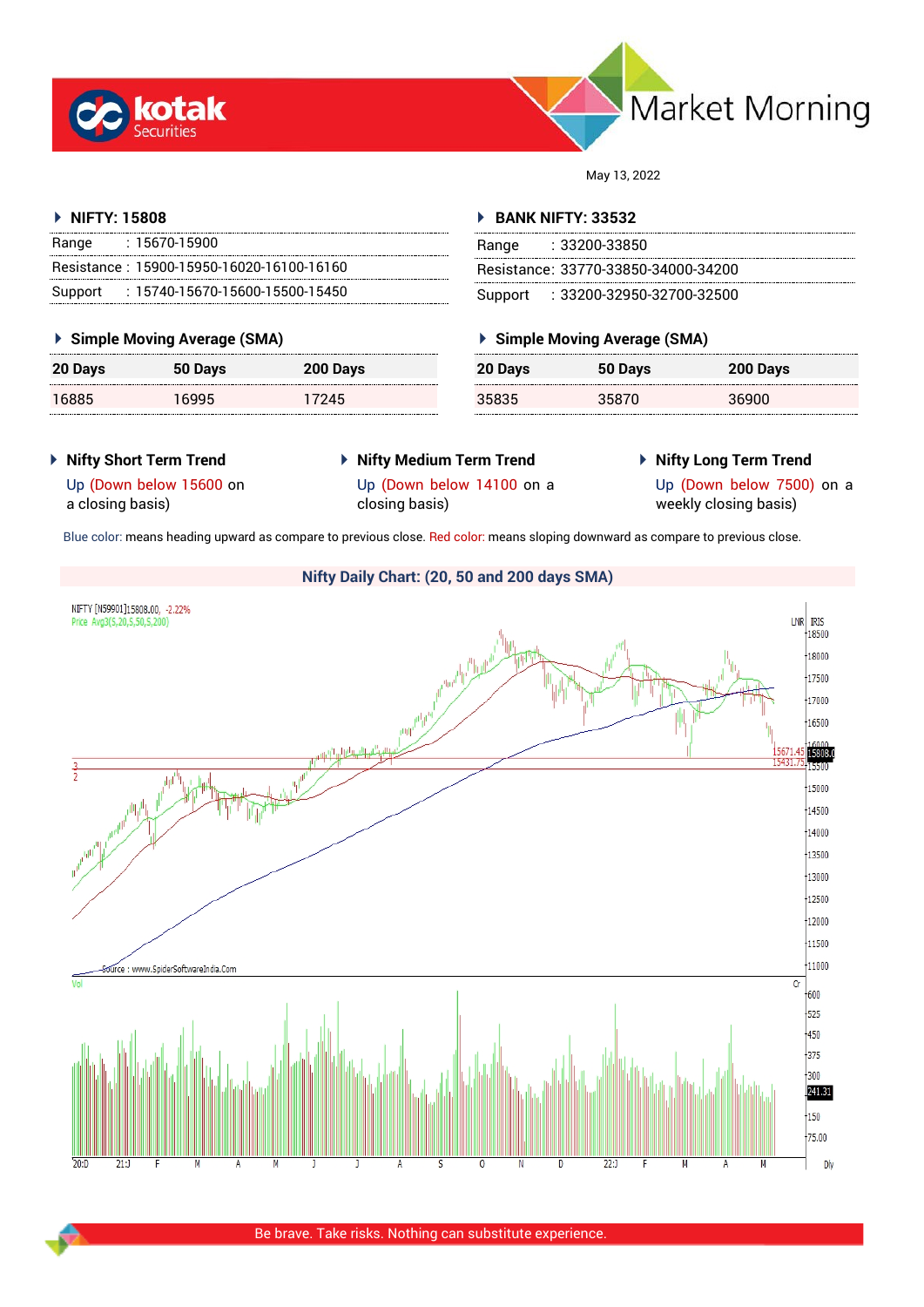## **Market Analysis**

## **Nifty/Sensex Daily View:**

On the weekly expiry day, benchmark indices witnessed sharp price correction, with Nifty down 345 points while Sensex was down 1120 points. Among sectors, all major sectoral indices were trading in the red but PSU banks, metals and private banks saw sharp cuts. Among all sectoral indices, PSU banks registered the highest decline of over 5 per cent. Technically, after a gap down opening, the Nifty broke the crucial support level of 16000 and it accelerated the weakening momentum after the intraday breakdown. The market, which started diverging positively after touching the 16000 level, failed to reclaim those levels in the first few hours of trading, resulting in a sharp intraday correction.

The Nifty/Sensex has formed a long bearish candle indicating a continuation of weakness in the near future. However, on the intraday chart, the market is highly oversold. The intraday texture indicates a strong possibility of a quick pullback rally from the current levels.

For traders, now 15900/52300 would be an important resistance level. Above which, high chances of a quick pullback rally to 16000-16100/52500-52800 are not ruled out. On the other hand, a fresh round of selling below 15900/52300 is possible. As a result, hitting 15670-15450/51600-51200 levels will likely brighten up.

# **RATING SCALE (PRIVATE CLIENT GROUP)**

| <b>BUY</b>             | - A condition that indicates a good time to buy a stock. The exact circumstances of the signal will be determined by the indicator that an<br>analyst is using. |
|------------------------|-----------------------------------------------------------------------------------------------------------------------------------------------------------------|
| SELL                   | A condition that indicates a good time to sell a stock. The exact circumstances of the signal will be determined by the indicator that an<br>analyst is using.  |
| <b>Stop Loss Order</b> | - An instruction to the broker to buy or sell stock when it trades beyond a specified price. They serve to either protect your profits or<br>limit your losses. |

### **FUNDAMENTAL RESEARCH TEAM (PRIVATE CLIENT GROUP)**

Head of Research Auto & Auto Ancillary Transportation, Paints, FMCG Banking & Finance [shrikant.chouhan@kotak.com](mailto:shrikant.chouhan@kotak.com) arun.agarwal@kotak.com agarwal.amit@kotak.com Hemali.Dhame@kotak.com

**Jatin Damania Purvi Shah Rini Mehta K. Kathirvelu** Metals & Mining, Midcap Pharmaceuticals Research Associate Support Executive jatin.damania@kotak.com [purvi.shah@kotak.com](mailto:purvi.shah@kotak.com) rini.mehta@kotak.com [k.kathirvelu@kotak.com](mailto:k.kathirvelu@kotak.com) +91 22 6218 6440 +91 22 6218 6432 +91 80801 97299 +91 22 6218 6427

**Sumit Pokharna** Pankaj Kumar

Oil and Gas, Information Tech Construction, Capital Goods & Midcaps sumit.pokharna@kotak.com pankajr.kumar@kotak.com +91 22 6218 6438 +91 22 6218 6434

+91 22 6218 5408 +91 22 6218 6443 +91 22 6218 6439 +91 22 6218 6433

**Shrikant Chouhan Arun Agarwal Amit Agarwal, CFA Hemali Dhame**

# **TECHNICAL RESEARCH TEAM (PRIVATE CLIENT GROUP)**

**Shrikant Chouhan Amol Athawale Sayed Haider**

[shrikant.chouhan@kotak.com](mailto:shrikant.chouhan@kotak.com) [amol.athawale@kotak.com](mailto:amol.athawale@kotak.com) Research Associate +91 22 6218 5408 +91 20 6620 3350 [sayed.haider@kotak.com](mailto:sayed.haider@kotak.com)

+91 22 62185498

# **DERIVATIVES RESEARCH TEAM (PRIVATE CLIENT GROUP)**

+91 22 6218 5497 +91 33 6615 6273

**Sahaj Agrawal Prashanth Lalu Prasenjit Biswas, CMT, CFTe** [sahaj.agrawal@kotak.com](mailto:sahaj.agrawal@kotak.com) [prashanth.lalu@kotak.com](mailto:prashanth.lalu@kotak.com) [prasenjit.biswas@kotak.com](mailto:prasenjit.biswas@kotak.com)